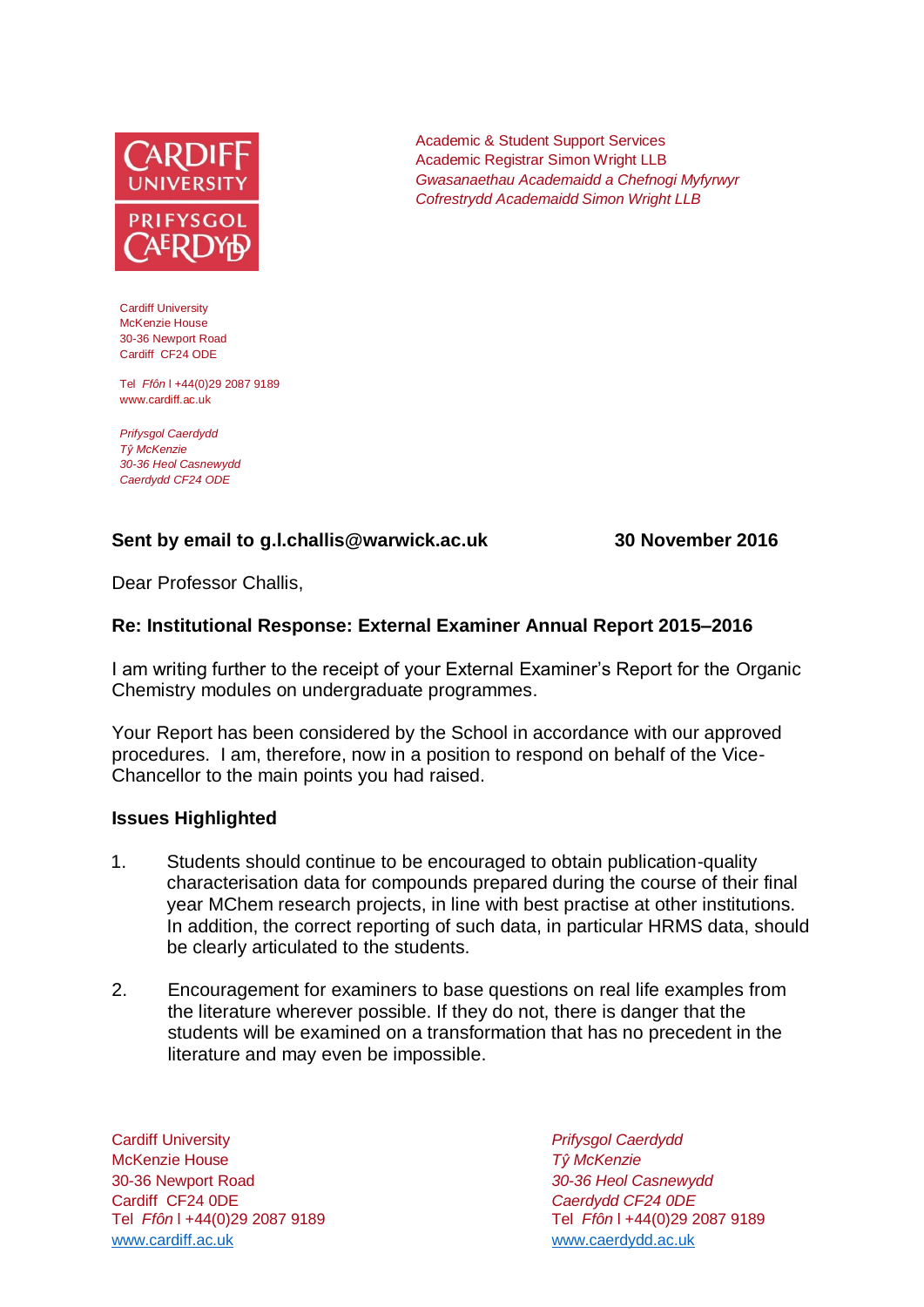# **The following response has been provided on behalf of the School:**

- 1. The School will do this. The requirement to characterise new compounds to the standard expected in a published paper was highlighted during an introductory briefing for MChem project students at the start of 2016/17, and your comments have been forwarded to all project supervisors.
- 2. The School is happy to adopt this suggestion as standard practice, and all academic staff have been informed.

## **The University is pleased to note your positive comments including:**

- 1. your positive indications regarding the programme structure, academic standards and assessment process;
- 2. commendable breadth of organic chemistry covered in the final year of the MChem;
- 3. helpful provision of examination model answers and timetable for the return of comments on examination papers;
- 4. commendation of rigorous marking procedures for MChem final year projects
- 5. tireless efforts of staff to improve an already excellent course.

I hope that you will find this response satisfactory and we thank you for your continued support of the programme.

As this is your final year as External Examiner, we would like to thank you for your service and we are most grateful for your valuable input into this process.

In order to meet the expectations of the QAA Quality Code, both the External Examiner Annual Report and this Institutional Response will be published on the University website and will be available to all students and staff.

The University's provision of the formal Institutional Response is not intended to constrain direct communication between schools and their External Examiners. Schools are encouraged to discuss with their External Examiners any matters of detail raised in their Reports and, more widely, any issues impacting on the quality and standards of awards, including possible changes to programmes.

We are most grateful for your comments and for your support in this matter.

Yours sincerely,

SWiften

Mr Simon Wright Academic Registrar

Cardiff University *Prifysgol Caerdydd* McKenzie House *Tŷ McKenzie* 30-36 Newport Road *30-36 Heol Casnewydd* Tel *Ffôn* l +44(0)29 2087 9189 Tel *Ffôn* l +44(0)29 2087 9189 [www.cardiff.ac.uk](http://www.cardiff.ac.uk/) [www.caerdydd.ac.uk](http://www.caerdydd.ac.uk/)

Cardiff CF24 0DE *Caerdydd CF24 0DE*